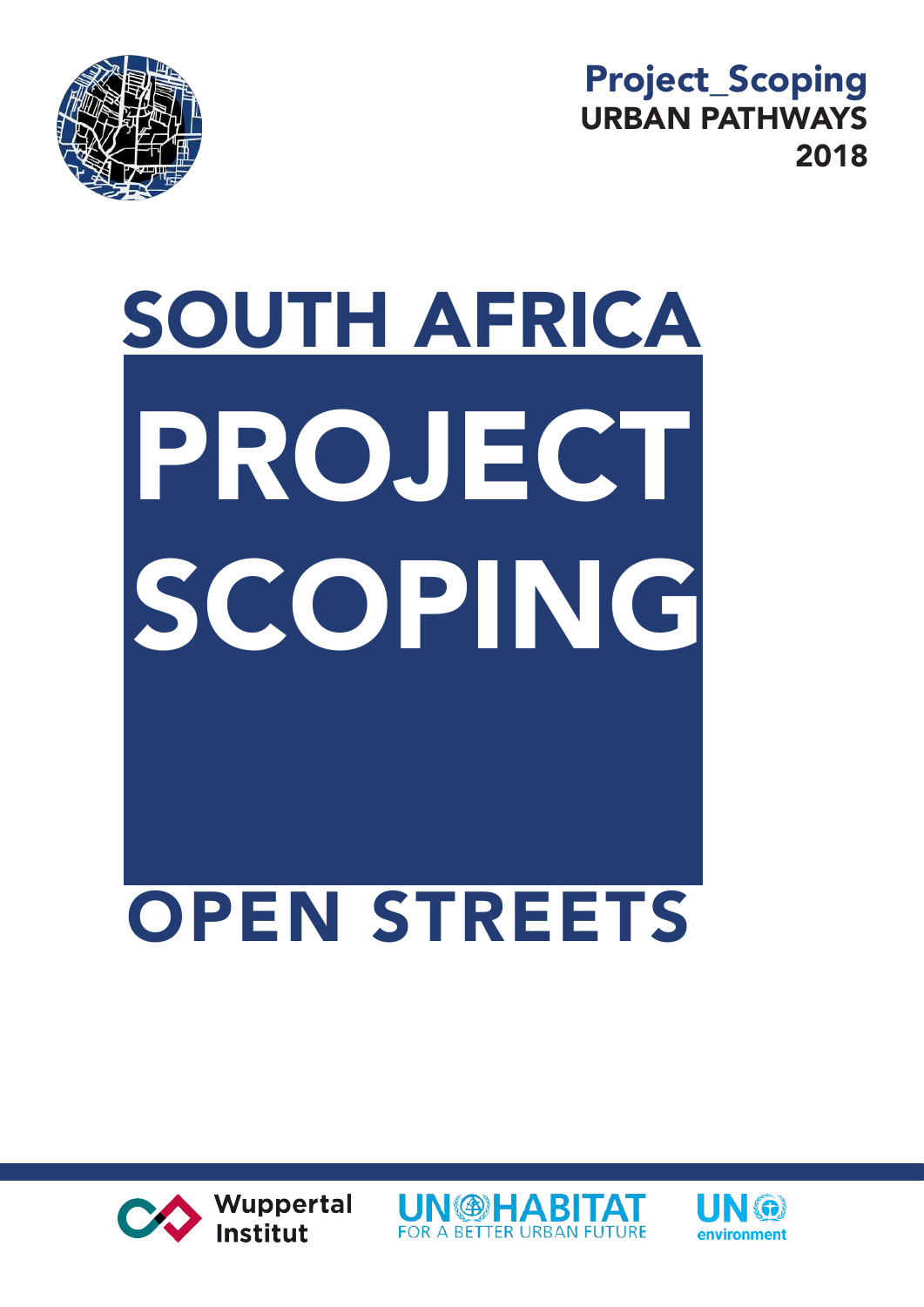#### **This publication is part of the Urban Pathways project**

The graphic design was prepared by Barbara Lah

**Berlin, 2018**

## URBAN

#### URBAN PATHWAYS

team@urban-pathways.org

**Oliver** Lah +49 (0)30 2887458-16

Project Office Schwedter Strasse 225 10435 Berlin



Supported by:



Federal Ministry<br>for the Environment, Nature Conservation and Nuclear Safety

based on a decision of the German Bundestag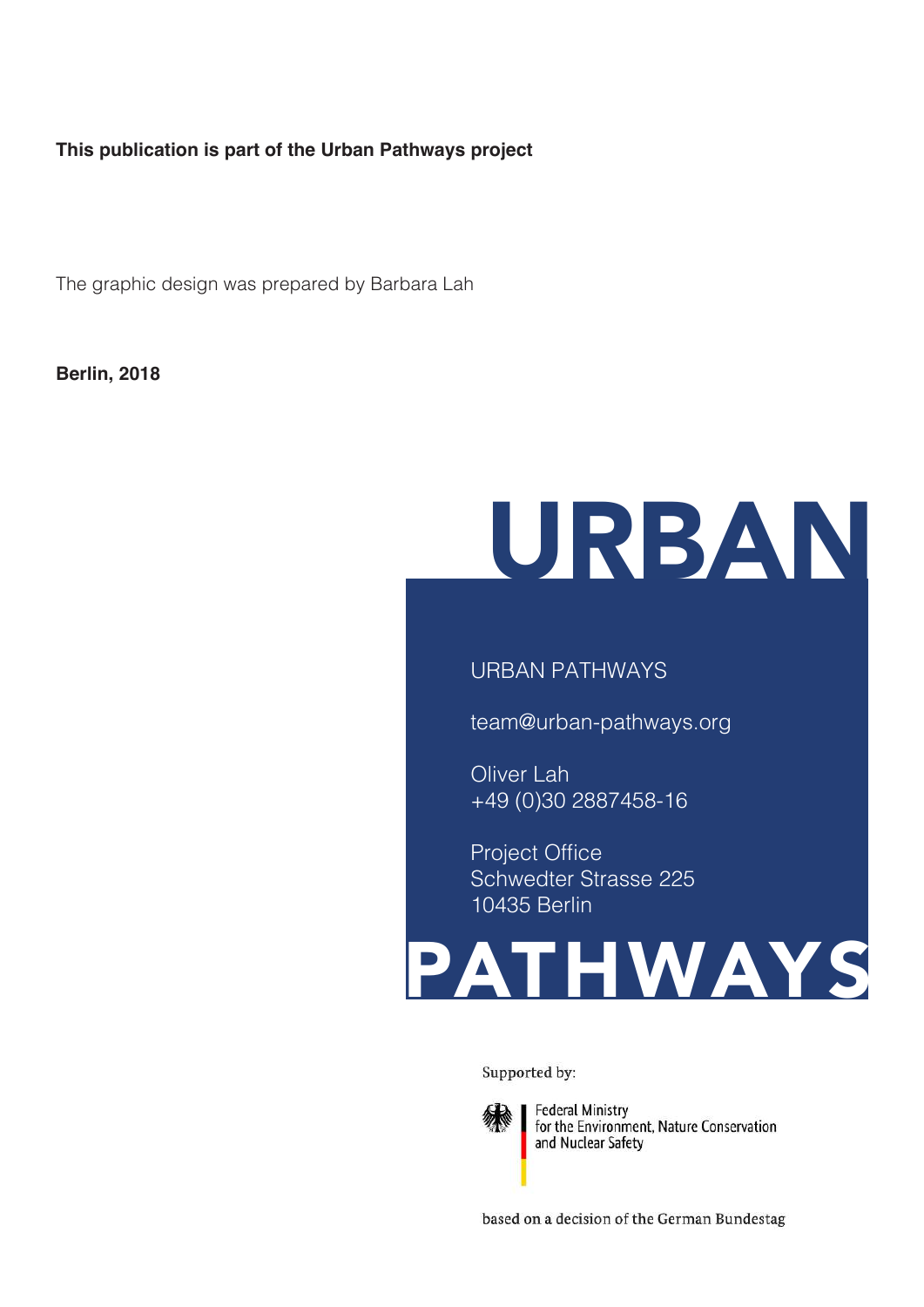# URBAN PATHWAYS REPLICATION CITIES

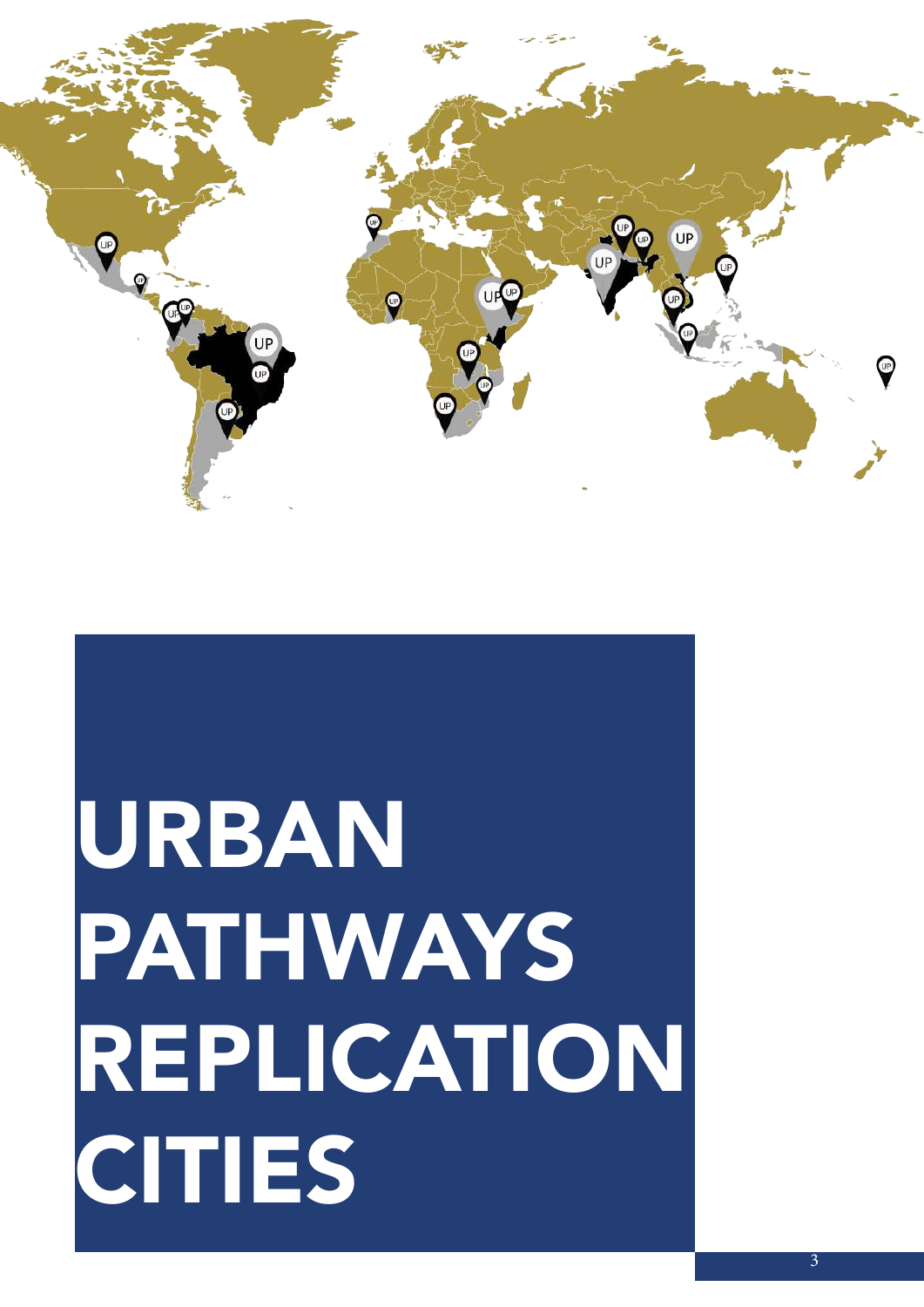OPEN STREETS **OPEN STREETS** IN CAPETOWN IN CAPETOWN



### OPEN STREETS IN CAPETOWN

Open Streets Cape Town is an initiative that aims to change and challenge the paradigm of urban mobility by carrying out campaigns, temporary interventions, dialogues, and walks that raise citizen awareness, spark public debate, and ultimately drive behaviour change around the role of streets in the life of the city - taking inspiration from Bogotá's Ciclovía, a recreational programme that creates 120km of car-free streets in the Colombian capital every Sunday and public holiday.

The city of Cape Town initiative is the first formal Open Streets programme in Africa, and offers a practical way to help bridge the city's social and spatial divides. Open streets Cape Town aims to create shared public spaces that allows for respect, helps bridge social and spatial divides and enables safer and more cohesive communities. The openness of public spaces also allows for the city to be seen as a platform for expression, allowing communities to explore their city in a safe and sustainable way.

The framework of understanding for this initiative is that streets connect cities, which in turns connects people living in cities. Streets should be safe for pedestrians as well as other forms of non-motorized transport users – moving away from the focus of motorized vehicles (Open Streets Cape Town, 2018).

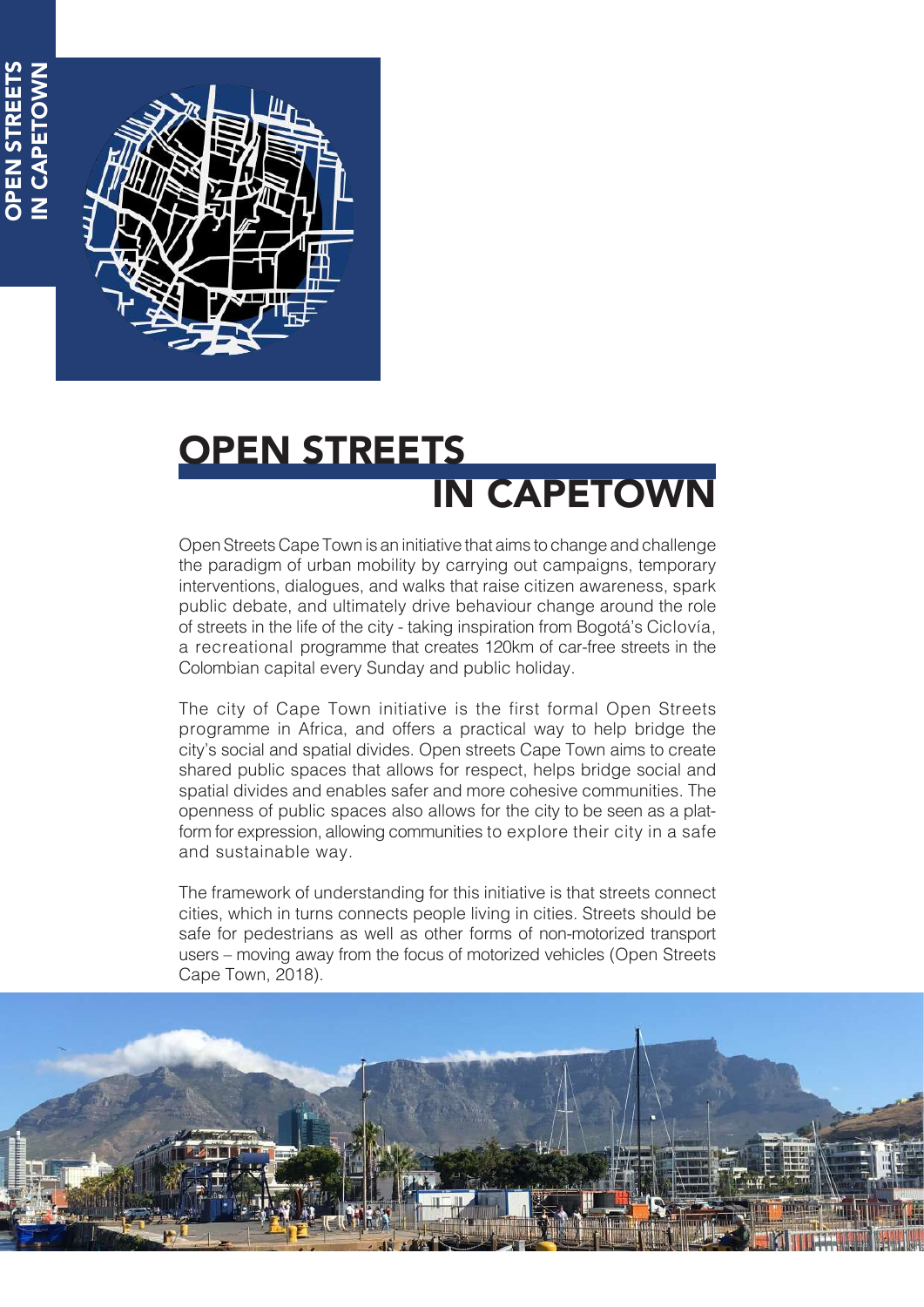## CAPE **TOWN** SUMMARY

#### HIGH USE OF PRIVATE VEHICLES

#### CITY OF CAPE TOWN



The **City of Cape Town** is one of South Africa's three capital cities and houses the legislative arm of government. Cape Town is also the capital of the Western Cape Province, the seat of the provincial administration and the high court.

A **high use of private vehicles** is experienced in the city of Cape Town, due to an unreliable public transport system – contributing to the biggest source of air pollution in the city. The general transportation problem is due to multiple service operators operating across modes and results in uncoordinated routes and lack of integrated ticketing and payment systems. Coupled with safety concerns, commuters are discouraged to using public transport systems. The administration plans to spend more than USD 57 million over the next five years on road infrastructure projects. In 2017, with the aim to reduce air pollution and traffic congestions, Cape Town introduced flexi-time for workplaces to allow for staff to work from home or commute outside peak hours, this resulted in traffic jams now starting earlier.

The city has outlined in its **Vision 2032 city plan** to integrate different modes of public transportation to form a seamless system. The aim is also to invest in technologies to facilitate a convenient, secure and cost-effective fare system that words across all modes. Although the city of Cape Town has 450km of cycle lanes, very few people use bicycle to get around. Real and perceived crime and criminality hinders foot-traffic and non-motorised vehicle usage of the infrastructure. Historical legacy issues related to the policies of apartheid has created a fragmented and divided city – fuelling racial tensions, social inequalities, and contributing to non-uses of public spaces.

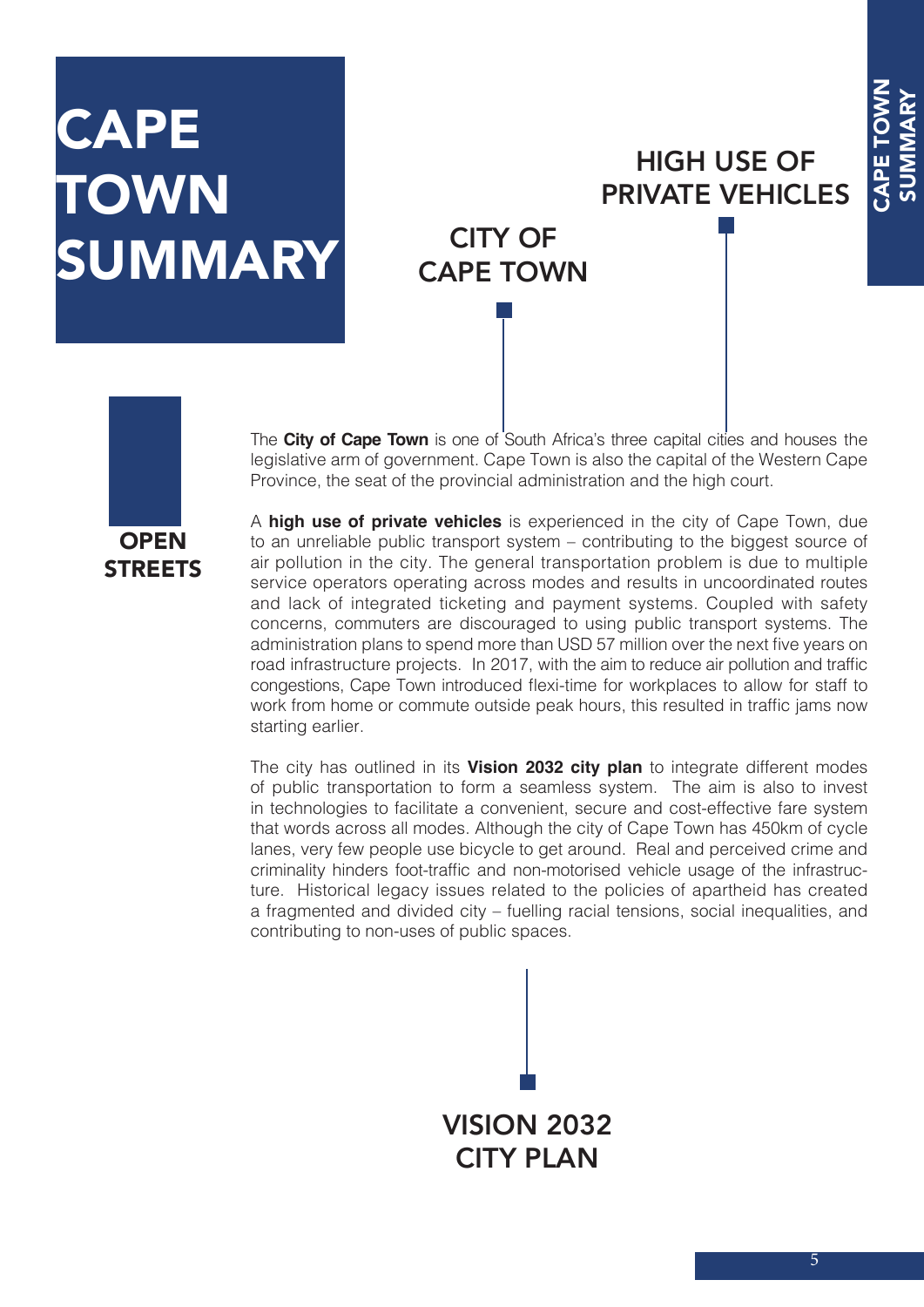

#### STAKEHOLDERS

- **• Schools, tertiary institutions, crèches**
- **• Non-governmental Organisations**
- **• Residents and ratepayers' associations**
- **• Improvement districts**
- **• Neighbourhood watch organisations**
- **• Elected representatives**
- **• Businesses**
- **• Arts and cultural organisations**
- **• Sports clubs and groups**
- **• Libraries**
- **• Taxi associations and public transport operators**
- **• Iconic local figures and celebrities**
- **• Police, fire stations, emergency personnel**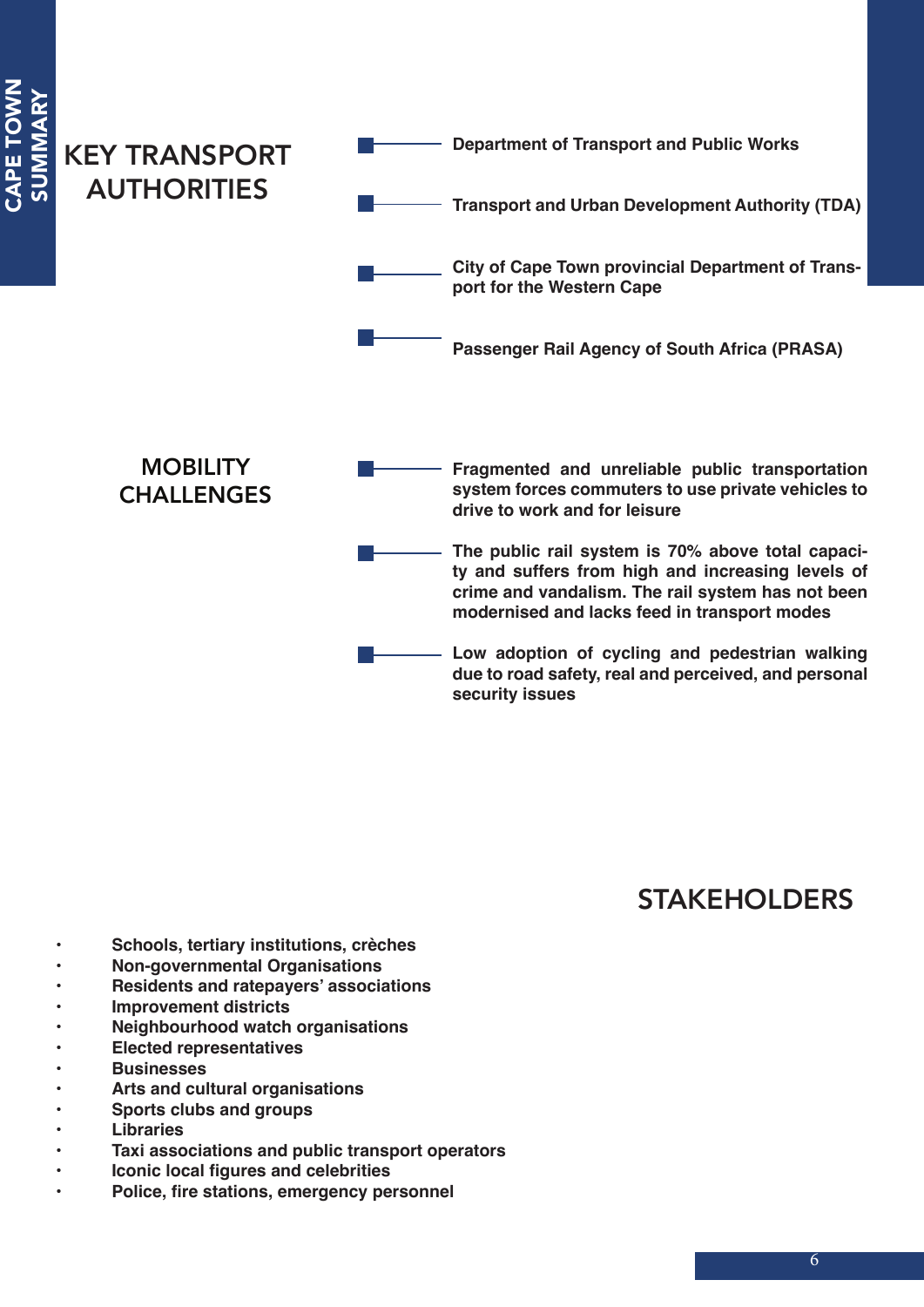## PLANNED **ACTION**

#### PLANNED ACTION - OPEN STREET DAYS

In partnership with the city of Cape Town, Open streets day's will close major streets for motorized transportation on specific days. The public is then encouraged to enjoy the car free streets where activities are hosted on the day – these include music, art, interactive workshops, dancing, yoga, chess and other sports and games. Open Streets is free and everyone is encouraged to participate and help plan the day – the organisation of this activity is usually done in broad consultation with local businesses, civil organisation in the area, and the whole community. The city of Cape Town's transport and Urban Development Authority (TDA, 2018) provides the administrative support and governance framework for this action – financial support is gained via sponsorship and donations. Open Streets days close sections of the street to motorised traffic, streets then become platforms for community building, recreation and active mobility. Open Street Days encourage spontaneous activity in the streets and create opportunities for citizens to make the most of their streets. In Cape Town from 2013 to 2017, twelve Open Street Day activates where held in five parts of the city. These events attracted between 3000 and 1500 participants.

#### FUNDING

Since this event/activity is usually non-commercial securing funding resources might pose a challenge. Creating partnerships with corporate social responsibility arms of local businesses or large companies willing to partner would be beneficial. Engaging with local government early and securing funding is the goal – this is challenging as initially local government will only get on board if the projects success is visible and recognized in the community. Crowd funding, online platformS where individuals are targeted to support the programme could be a beneficial first step.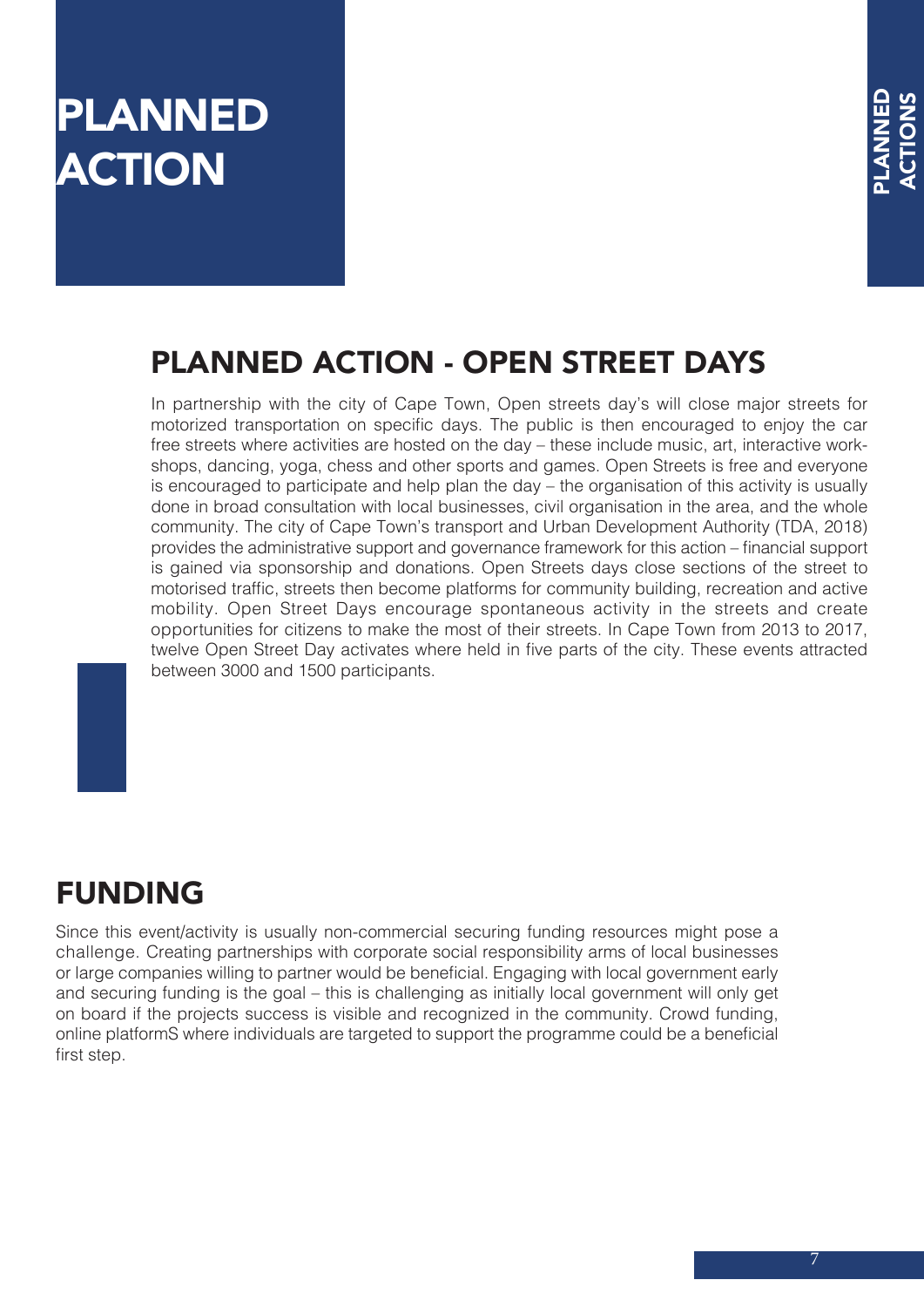

### RESULTS

**Local citizens have positively received open street days.**  Around 5000 people participated in the first open streets day and the initiate has now been expanded to other parts of Cape Town, which include, the central business district (CBD), Langa, and Mitchells Plain. Citizens of Cape Town are not used to 'owning' there streets. The heavy presence of motorised transport, fear of safety, and inaccessibility of the streets to pedestrians and non-motorised transports options such as bicycles often makes people feel like their 'owning' the streets is unreal and not a reality of South Africa.

Most urban South Africans, no matter where they live, do not feel that they own their public spaces, is an obvious manifestation of a systemic problem. Providing a platform to experience streets safely, freely and inclusively, if only for a short period during Open Streets Days, plays a role in the systemic change required in Cape Town to people to be and feel safe on their streets, and make use of them. This programme helps to connect high-level plans – such as the City's Transit Oriented Development approach that aims to challenge spatial divides – with people at a personal level.

## TRANSFERABILITY

Replicating this event is possible in other cities. Since this is a community-based activity, large-scale involvement and partnerships are necessary. Hosting a planning workshop to map out stakeholders, communication plans, necessary legal documents and public safety is necessary. In October 2018, Open Streets Cape Town, in partnership with Urban Pathways and the UN-Habitat hosted a 6 day workshop with other African administrators with show case Open Streets, Cape Town and to develop practical replication means for this initiative in other African cities to take place.

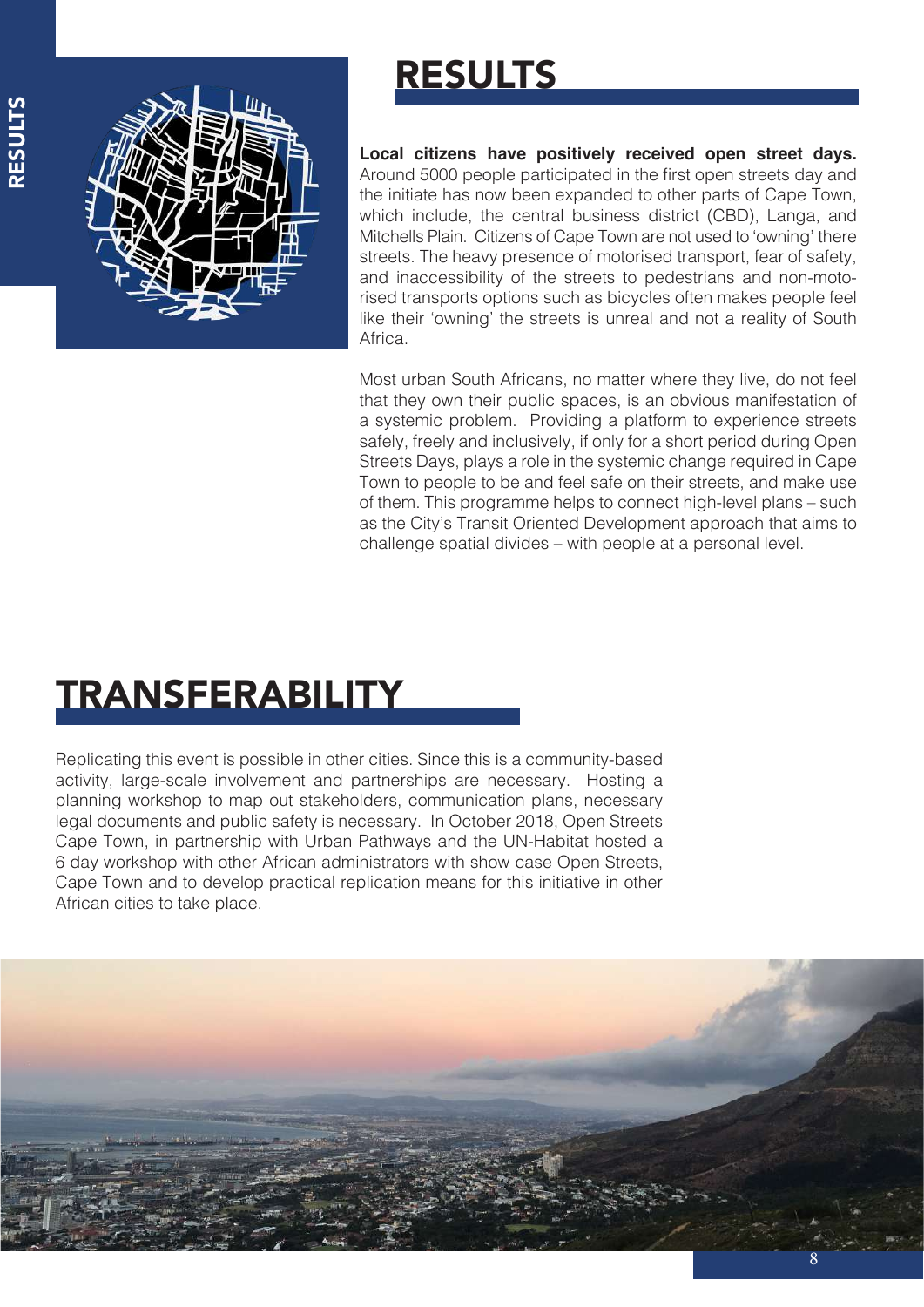## TECHNICAL & FINANCIAL CONSIDERATIONS

| Citizens are not accustomed to walking the streets. The open street day re-<br>quires local community, business and citizen participation and involvement                                                                                                                                                                                                                               |  |
|-----------------------------------------------------------------------------------------------------------------------------------------------------------------------------------------------------------------------------------------------------------------------------------------------------------------------------------------------------------------------------------------|--|
| Negotiations with local administrators to put-in-place regulatory require-<br>ments for road closures                                                                                                                                                                                                                                                                                   |  |
| Various other civil society groups and business communities must be<br>engaged so that the participation is broad citizen based. Reaching out<br>to other organisation is important to making the event a success – such<br>involved potentially means bringing together artist, musicians, interactive<br>workshops, dancing, yoga, chess and other sport and participation activities |  |
| This is not a Market – but does support the local communities and busi-<br>nesses in the area                                                                                                                                                                                                                                                                                           |  |
| With some permits in place a street party could be one potential but not the main idea<br>with Open Streets – limiting the sale of alcohol so that this becomes more inclusive an<br>activity and not limited to particular sectors of society.                                                                                                                                         |  |
| While freedom of expressions should be encouraged, it is not an activity that is seen as<br>a street parade or float parade.                                                                                                                                                                                                                                                            |  |
| As the encouragement is for streets to be seen as safe, accessible and liveable these<br>events should not be 'once off' activities.                                                                                                                                                                                                                                                    |  |
| Local administration legal approval is a requirement for such an event. Since Open<br>Street is regarded as an event – organisers have apply for an even permit each time.                                                                                                                                                                                                              |  |
| The process of obtaining an event permit is bureaucratic – and a positive healthy work-<br>ing relationship needs to be established with local authorities for this to occur.                                                                                                                                                                                                           |  |
| The long-term goal is to institutionalise the event – normalising this activity into a regular<br>occurrence and ingrained in the fabric of society.                                                                                                                                                                                                                                    |  |
| Alcohol prevalence at events heightens the risk assessment of the city administration.<br>If the event is categorised as low-risk, which is a category usually assigned to events<br>that don't sell alcohol, it is better for the event to occur as less city emergency personal<br>needs to be on stand by and 'policing' the event is seen as low-risk.                              |  |
| Public Liability Insurance: since local administrators require an event permit, organisers<br>become responsible and liable for the 'space'/street during the event. It becomes man-<br>datory for organisers to buy public liability insurance to cover incidents that might take<br>place.                                                                                            |  |
| Depending on city regulations, security personnel or even certified security guards<br>would be required to be present. In Cape Town, the participation of 5000 participants<br>requires the appointment of 50 security personnel from a registered security company.                                                                                                                   |  |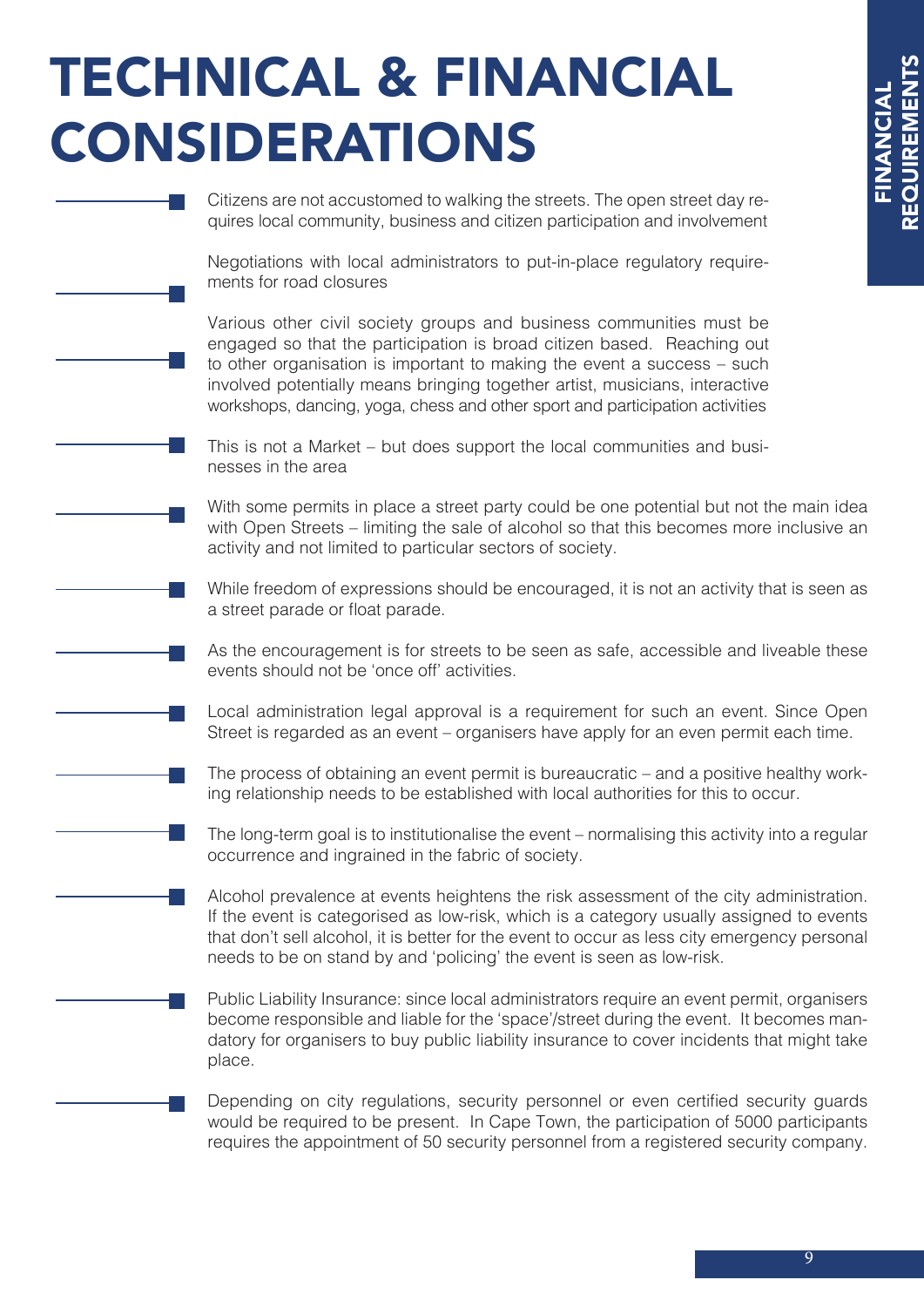#### POLICY / LEGISLATION EGISLATION LEGISLATION Non-motorised Transport policy framework

The United Nations guiding document on non-motorised transport identifies transport policy as being able to substantially contribute to solutions addressing global warming (United Nations , 2011). Five key-thematic areas are identified to assist in this policy formation:

- a. Linking transportation to urban planning to reduce motorised trips.
- b. Creating non-motorised transport infrastructure.
- c. Increase and improving public transportation systems.
- d. Ensuring car traffic demand management.
- e. Promoting vehicle and fuel technologies and efficiency.



- National and provincial (state-level) officials should be targeted as key stakeholders to address the policy changes needed as well as solicit buy-in.
- Local community organisation such as other non-governmental organisations, faith-based organisations and citizens groups.
- National authorities and national NGOs.
- The lead agency is usually the transportation authority in the city administration.
- Local and national media

POLICY

## Legislation

- Integrated Public transport Network Plan 2032
- Densification Policy for Cape Town
- Urban Design Policy
- Non-motorised transport in the Western Cape Draft Strategy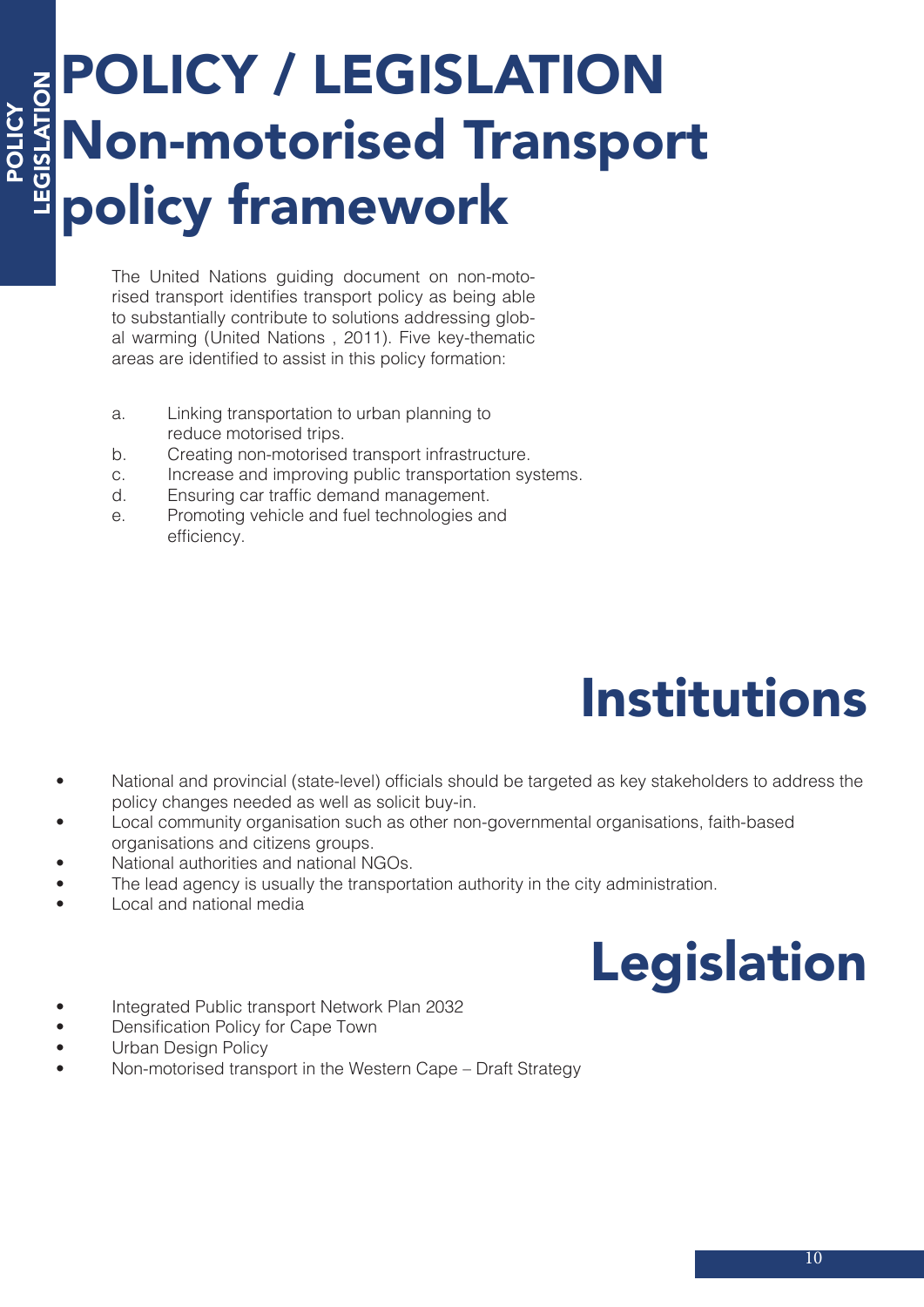

Open Streets Cape Town has had a positive impact on the communities and citizens in Cape Town who have engaged in this activity. Public spaces that previously was not used by the people living in the city or surrounding area become utilised and enjoyed. People have the opportunity to move around their city like they have not done in a very long time.

The initial event began on one street in Cape Town city centre and now has be replicated in other parts of the city. More people have come out to participate and the last event in early 2018 registered 15000 participants. As a result of Open streets, communities are also beginning to engage with each other in the preliminary workshops and stakeholder engagement meetings held prior to the event. This conversation is open up discussions about how people use their public spaces, what they envisage for their cities and to create a sustainable safe public spaces that is easy to use non-motorised transport.